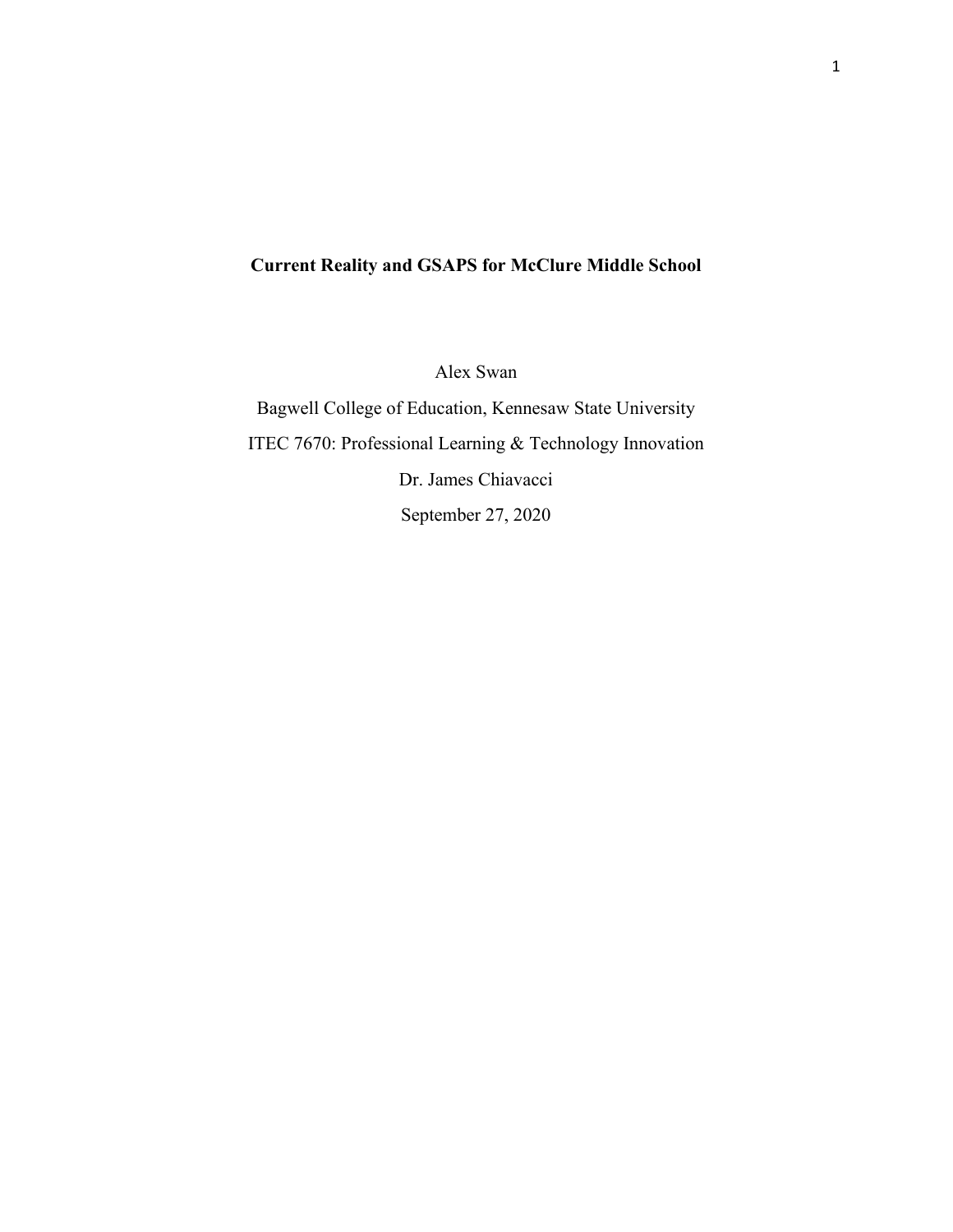#### **Vision**

McClure Middle School (MMS) is a "school choice" middle school located in Kennesaw, GA and is part of the Cobb County School District (CCSD). The school, which opened in 2006, is in a suburb of the metropolitan Atlanta area. The demographics at MMS are as follows: Caucasian (59.8%), African American (16.3%), Hispanic (14.3%), Multiracial (5%), Asian (4.3%), and Other (0.2%). MMS's economically disadvantaged population is 24% or 245 students. Of the 1035 students who attend MMS, 10.05% are school choice students. Although Kennesaw is a rapidly expanding area, the student population has remained somewhat steady for MMS over the past few years and dropped down from 1117 this past school year. MMS's instructional focus is on measuring growth and intervening through Response to Intervention (RTI) to ensure that all students succeed, as well as increasing students' reading and math performance. A major initiative of MMS for the 2020-2021school year is to instill and develop SEL (Social and Emotional Learning) in the students. MMS has a wide range of technology available to students. Personally, I have a computer lab with 33 desktop computers and an industry standard 3D printer. MMS has three computer labs that classroom teachers can sign up to use. There is also a media center with 32 computer workstations, a Makerspace, and a 3D printer. The media center also has a laptop cart with 30 laptops; however, they currently have been distributed to students in need during virtual learning. Each grade level also has a 32 laptop traveling cart that they can use when available. MMS has one iPad cart with 30 iPads. I have always felt that MMS has a strong technological presence, but I know the classroom teachers would make the argument that more technology is needed in their individual classrooms. Last year, SMART boards were replaced with Recordex SimplicityTouch interactive flat panels. Each classroom teacher and most common areas have a Recordex. MMS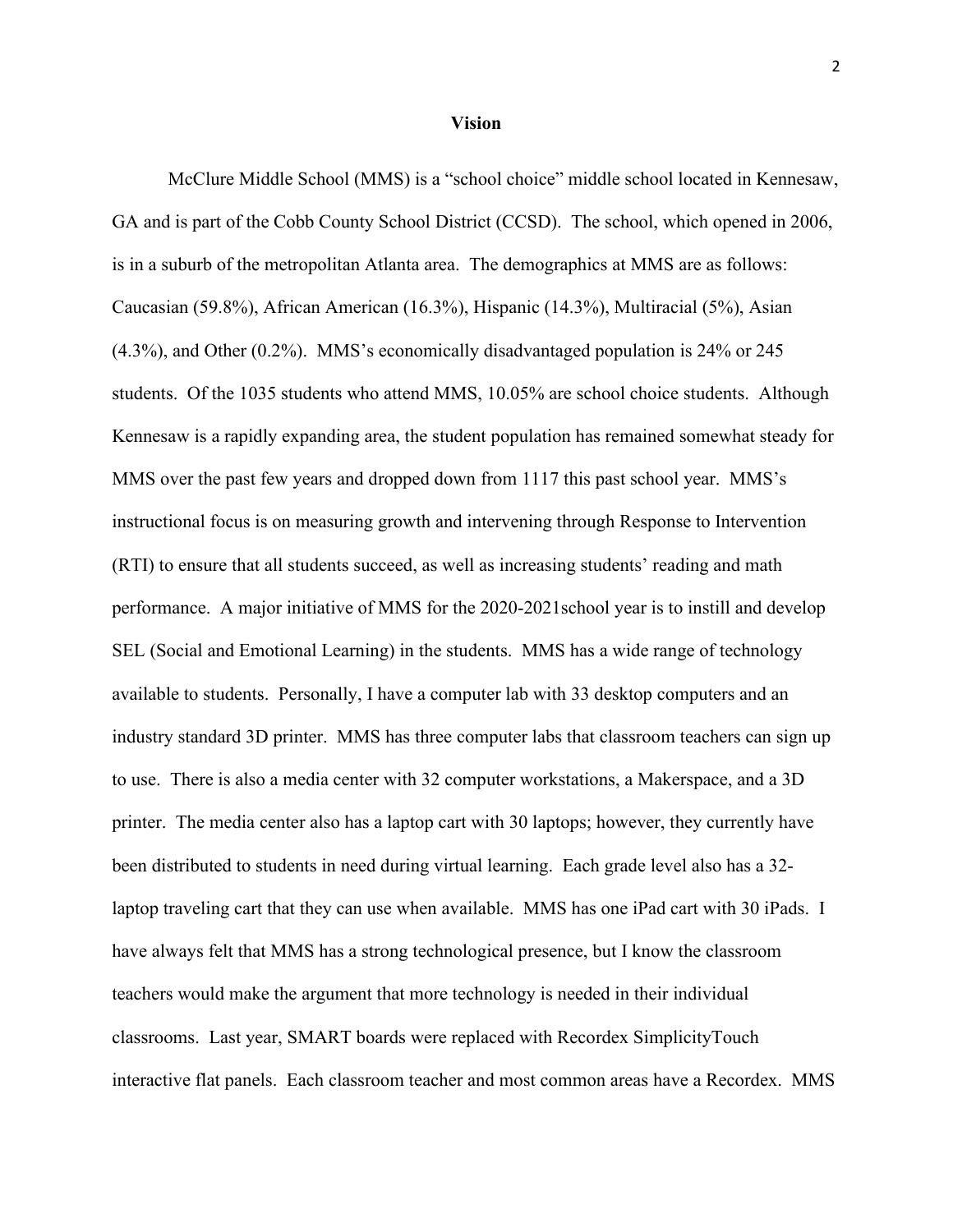has a BYOD policy in place. I ask my students to use the workstations available in my computer lab to help with classroom management. Only in situations where an IEP calls for assistive technology do I allow students to stray from that policy. My content area (Technology/STEM) has a lot of autonomy compared to the traditional "academic" classrooms, but we are aligned with county and state standards. This autonomous approach has its ups and downs, but overall, I like the autonomy I have with my curriculum. As a school, we have licenses for EdPuzzle, NewsELA, and USA Test Prep that many teachers utilize. I sometimes offer USA Test Prep as an enrichment option in my classroom. Read 180, System 44, and Delta Math are applications used that directly address MMS's RI and MI performance.

#### **Needs Assessment**

This is Mr. Stanley's first year as principal at McClure. Mr. Stanley makes it clear that he believes in data-driven results. Traditionally, data has been a strong focus for MMS and the Cobb County Schools. Mr. Stanley breaks the needs of MMS down into two categories: instructional needs and operational needs. Instructional data that drives professional learning is pulled from MI results, RI results, and the Milestones testing data. Our operational needs that drive professional learning primarily come from teacher feedback, as well as an obvious need to learn more about CTLS, our new system-wide learning management system. This school year, because of virtual learning, administrators, teachers, students, and parents have had to learn how to use CTLS very quickly. When we return to face-to-face instruction and a more normal routine, the assessment component of CTLS (CTLS Assess) will be used more. Regarding professional learning, much more training has taken place regarding CTLS Assess, since that is the component CTLS was originally developed around. Subsequent components of CTLS (Learn and Parent) have been added recently more as a response to virtual learning and the needs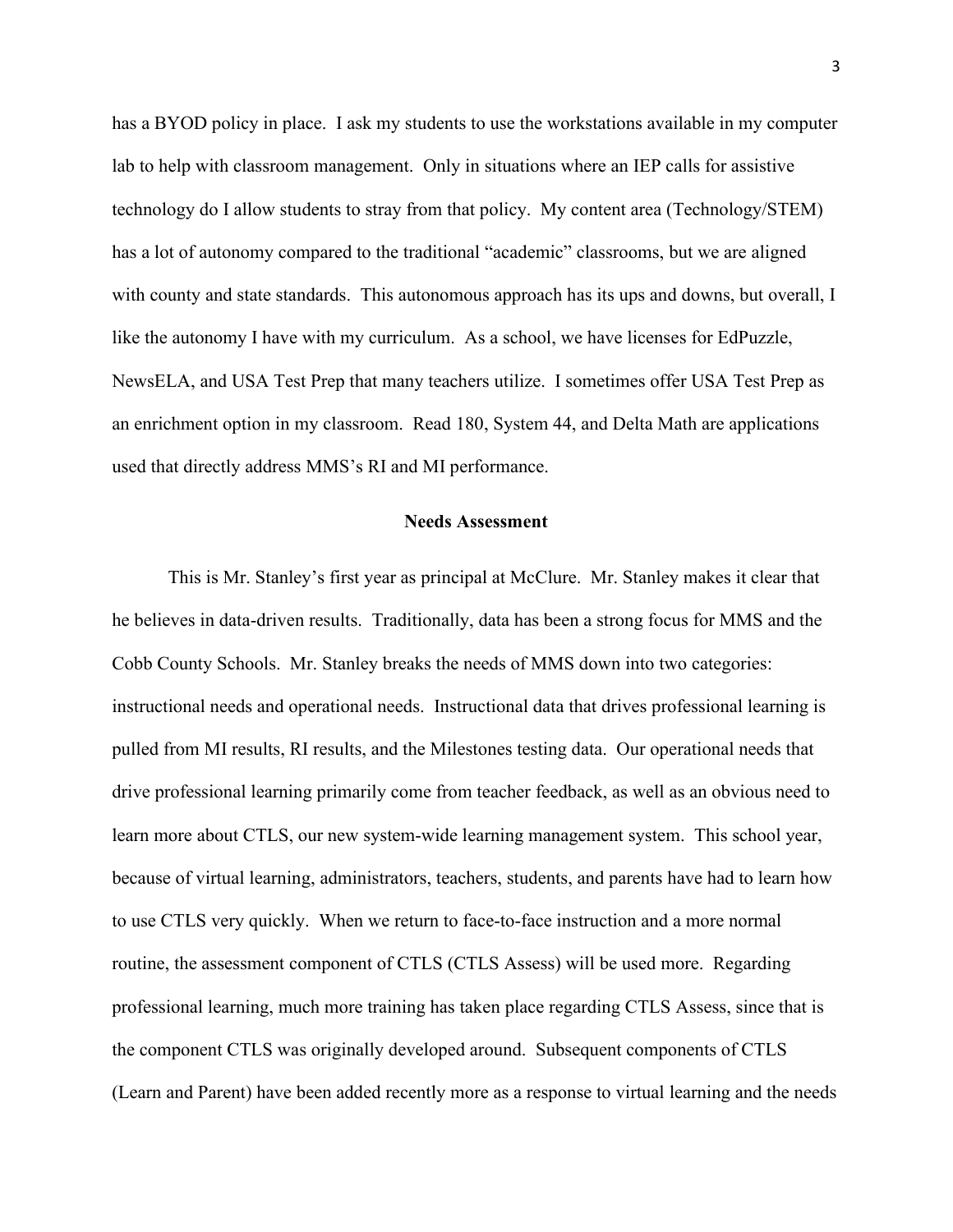that have arisen out of virtual learning. According to the Cobb County School District (2020, August 13) CobbCast website, "While CTLS Learn was already in the development process, district leaders realized that our schools might need it much sooner." CTLS is currently a work in progress and features continue to be added and developed based on the feedback and improvement requests of the faculty and staff of CCSD.

#### **Professional Learning**

McClure offers professional development to its faculty on a weekly basis. A major focus for McClure is PBIS (Positive Behavior Intervention and Supports) and SEL (Social and Emotional Learning). There are already a number of these professional learning sessions on the calendar for us to participate in. At MMS, these Professional Development days have changed quite a bit. They often revolve around the initiatives that our administration focuses upon. We have met in the past to support and address milestones data, and recently, McClure had all staff members focus on becoming MIE certified. Mr. Stanley states that he wants to use professional development to support our transition to CTLS, as well as to establish an understanding of SEL.

### **Alignment to School Improvement Goals**

MMS's alignment to the school improvement goals listed in the McClure Middle School Strategic Plan (2020, n.d.) are broken down into four components: *Focus on Learning; Collaboration; Results Oriented; and Initiatives, Programs or Strategies Supporting Goal*. At this time, COVID-19 has upended operations and routines in our county, and we are in a state of flux. MMS teachers continue to consistently collaborate, and the focus is still very studentcentered. This has always been a major focus at MMS, but due to the COVID pandemic, many standards are currently missing or are taking on a new form, and this is affecting alignment of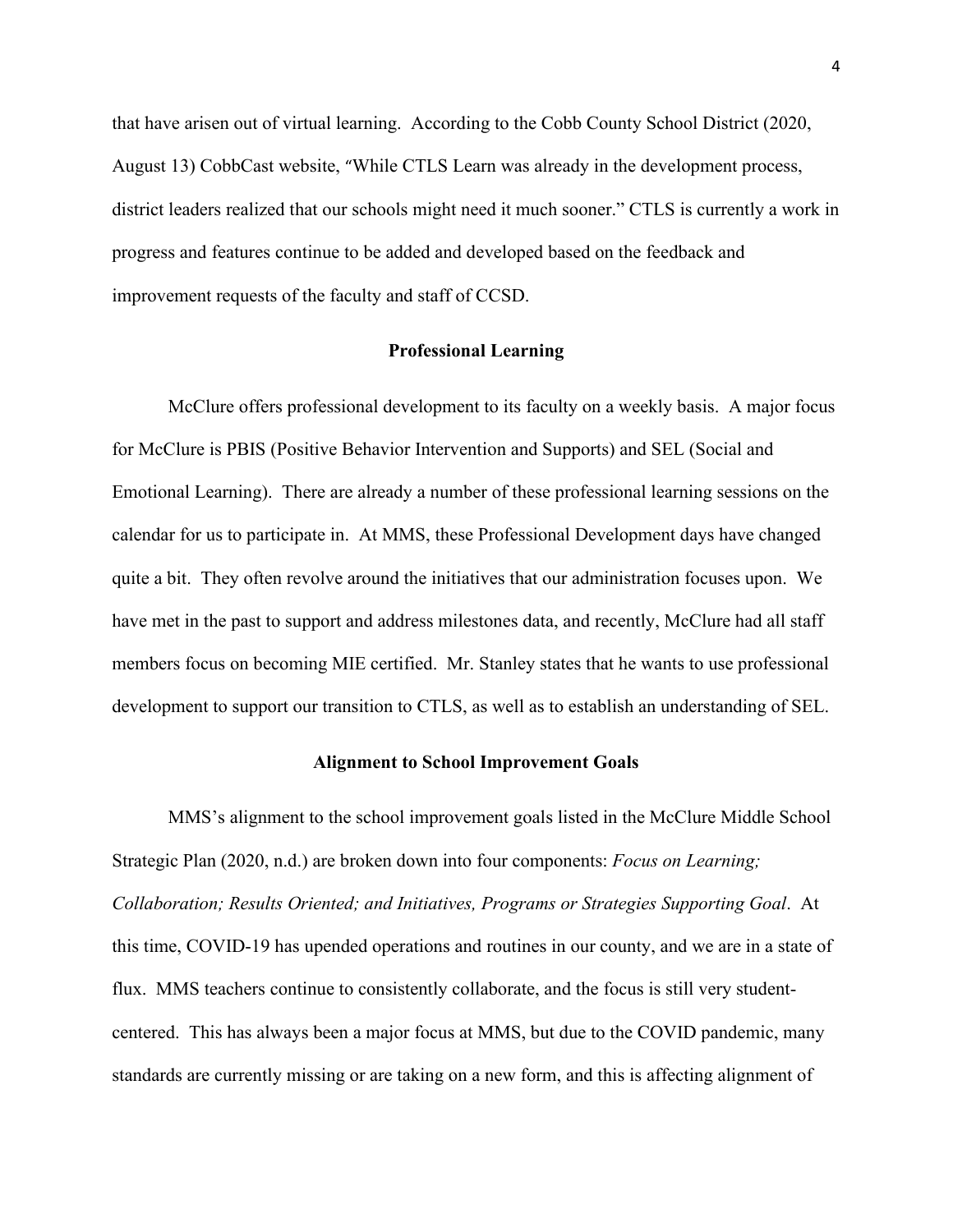learning to standards. MCC's are meeting more often due to a different teaching schedule being in place. Collectively, MMS can reinforce norms, work collectively on commitments, and make school- wide decisions, which are all part of MMS's strategic plan. Assessments are being given using CTLS, but MI and RI scores, as well as past Milestones data, is currently unreliable and, in some cases, impossible to gather. MMS's MAV Block initiative, which is a block of time scheduled weekly where RTI based data-intervention occurs, has been cancelled due to new measures and procedures put into place by the COVID disruption.

#### **Funding and Incentives**

According to Mr. Stanley, funding for professional development can be pulled from many funds, but typically it is funded by the School Focus Staff Development fund. If necessary, it can be pulled from general instructional funds. For the 2020-2021 school year, MMS has \$2500 in our School Focus Staff Development fund this year. There is no professional development stipend or incentive from MMS or Cobb County. Teachers who elect to seek higher levels of education are incentivized with a raise. Many teachers at MMS choose this option, which does inherently include professional development.

#### **Diversity**

SEL is our district-wide professional development focus that relates to diversity. We want our students to practice social awareness and appreciate diversity as we come back together. Because of this, teachers are being asked to reflect upon and incorporate SEL into their curriculum. Since the beginning of the school year, we have hosted a speaker on the importance of SEL in our school culture, as well as completed modules online that were required of all staff that focused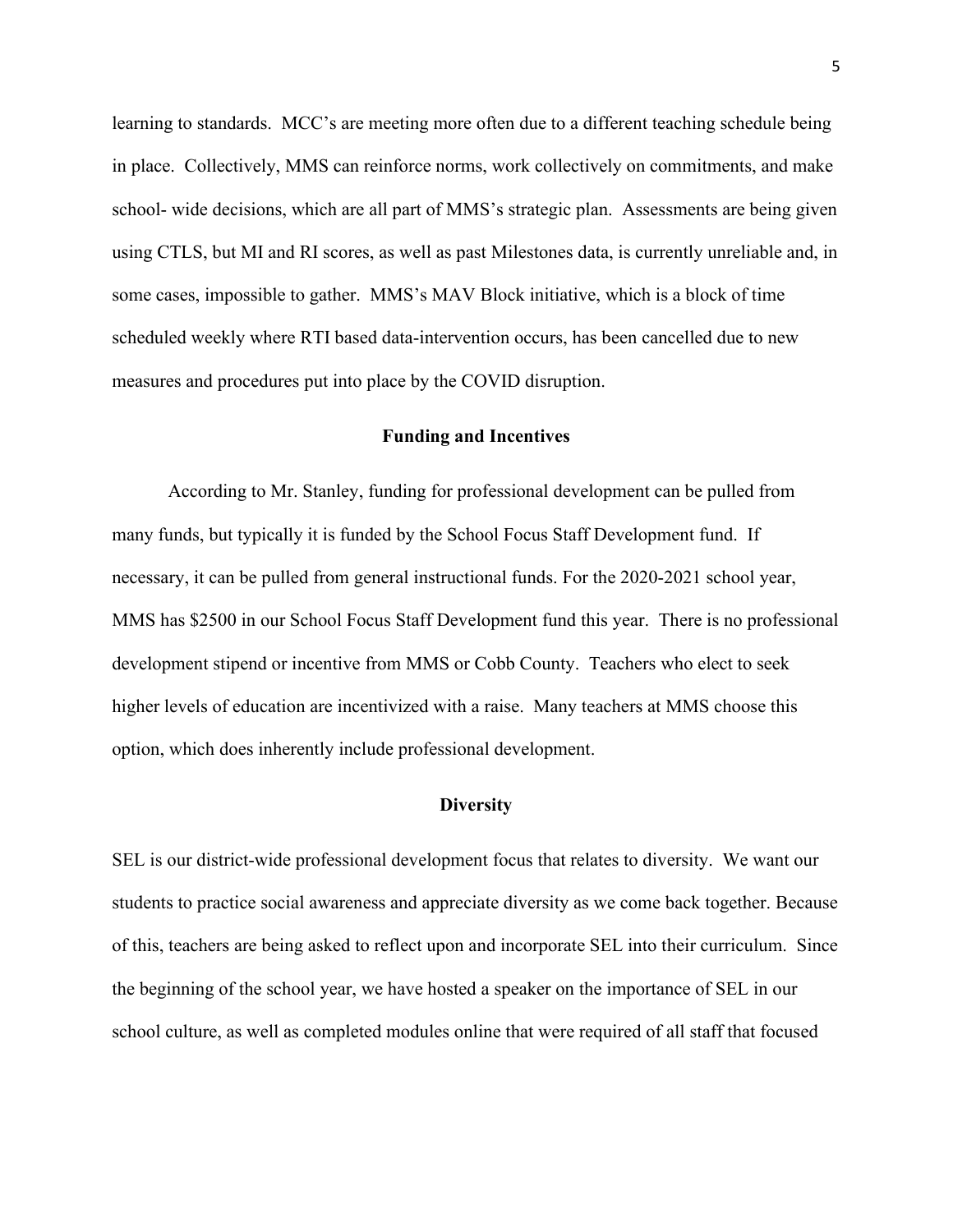solely on SEL and its importance to our school and district-wide goals. Per my interview with Mr. Stanley, many more SEL sessions are scheduled for our standing professional learning dates.

#### **Collaboration**

Collaboration is a big part of our strategic plan. We have CCC's (Cobb Collaborative Communities) and MCC's (McClure Collaborative Communities) where collaboration and aligning standards and strategies are a major focus. In my CCC, where I meet with colleagues throughout the district, we have had some great professional learning opportunities. As a group, we have received training on robotics, 3D modeling, and the Project Lead the Way curriculum. Last year, as a CCC, we worked as a school to get MIE (Microsoft Innovative Educator) certified. This year, we have had a lot of teachers showcasing some of their "secrets" that have helped during this virtual learning phase in which we currently find ourselves. And lastly, we spent 2 weeks going through a dizzying crash course session to learn how to use our new LMS, CTLS Learn. Many sessions we attended were required, and we also had time to work independently from an impressive array of choices, such as how to introduce Augmented Reality and Mixed Reality into your curriculum.

### **Evaluation**

Our county does a great job offering a solid choice of applications and software options and they also do a good job supporting them in our classrooms. The implementation of CTLS helps bring our system together, but there is a learning curve with putting something like this in place and releasing it as quickly as CCSD did. The county was obviously caught off guard by COVID-19 and had to play catch up in finalizing CTLS. Because of this, a major focus for MMS and all Cobb County schools is professional learning over the course of this year to learn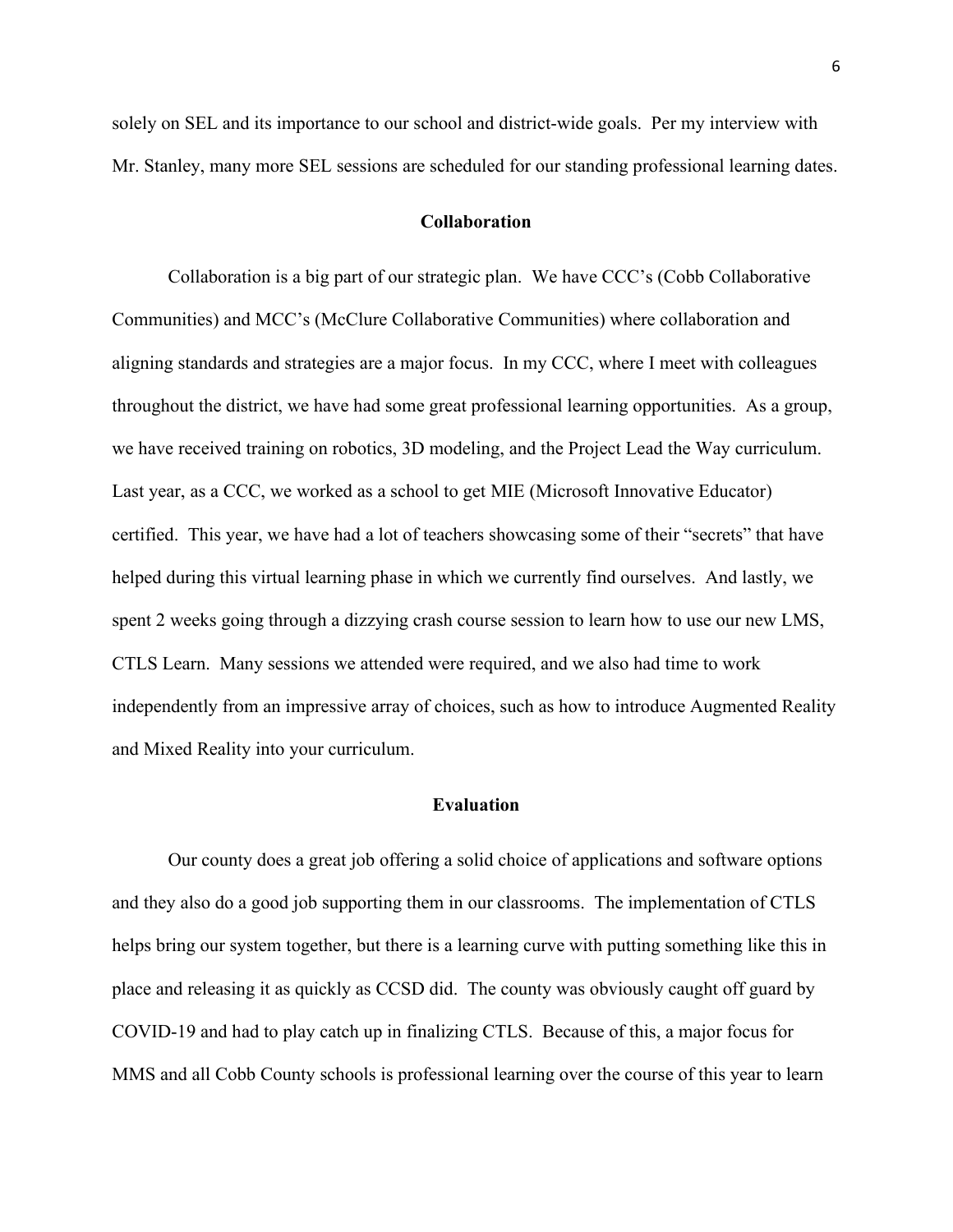more about CTLS and all its components. As I am writing this, the platform is still being built and new features are being added. This is currently where MMS finds itself, and although it may not be ideal, this certainly provides opportunities for more professional learning in the future.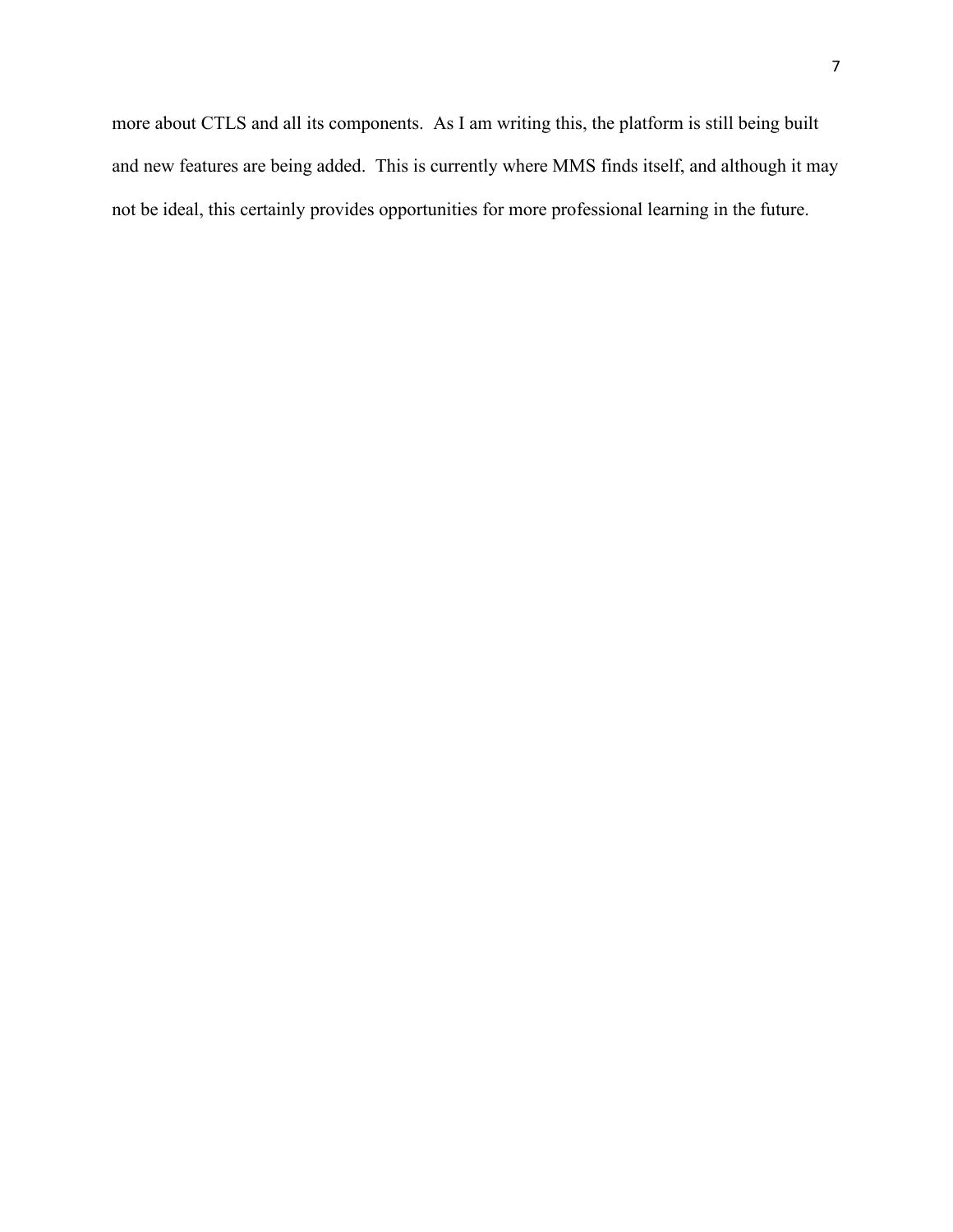## **Georgia Assessment of Performance Standards (GSAPS)**

### **Professional Learning**

The means by which teachers, administrators, and other staff acquire, enhance, and refine the

knowledge, skills, practices, and dispositions necessary to create and support high levels of

learning

| Professional Learning Standard 1: Aligns professional learning with needs identified through analysis of a<br>variety of data                                                                                                                                                                                                                                                                                                                          |                                                                                                                                                                                                                                                                                                                                               |                                                                                    |                                                                           |
|--------------------------------------------------------------------------------------------------------------------------------------------------------------------------------------------------------------------------------------------------------------------------------------------------------------------------------------------------------------------------------------------------------------------------------------------------------|-----------------------------------------------------------------------------------------------------------------------------------------------------------------------------------------------------------------------------------------------------------------------------------------------------------------------------------------------|------------------------------------------------------------------------------------|---------------------------------------------------------------------------|
| Level 4<br><b>Exemplary</b>                                                                                                                                                                                                                                                                                                                                                                                                                            | Level 3<br>Operational                                                                                                                                                                                                                                                                                                                        | Level 2<br><b>Emerging</b>                                                         | Level 1<br><b>Not Evident</b>                                             |
| Professional learning<br>needs are identified and<br>differentiated through a<br>collaborative analysis<br>process using a variety of<br>data (e.g., student<br>achievement data,<br>examination of student<br>work, process data,<br>teacher and leader<br>effectiveness data, action<br>research data, perception<br>data from students, staff,<br>and families). Ongoing<br>support is provided<br>through differentiated<br>professional learning. | Professional learning<br>needs are identified<br>through a collaborative<br>analysis process using a<br>variety of data (e.g.,<br>student achievement data,<br>examination of student<br>work, process data, teacher<br>and leader effectiveness<br>data, action research data,<br>perception data from<br>students, staff, and<br>families). | Professional learning<br>needs are identified<br>using limited sources of<br>data. | Professional learning<br>needs are identified using<br>little or no data. |

**EVIDENCE:** Professional development is included in planning, but with our principal being new, there is a lot of data to be assessed before professional development can be effective. With our digital learning phase in place and not currently being face-to-face with our students, a lot of data is not in place for us to be able to get a clear picture of reality.

**RECOMMENDATIONS:** Once students return and data is entered, more direct goals can be established. MMS Principal should use CCRPI data, MI data, and RI data to guide instructional strategies.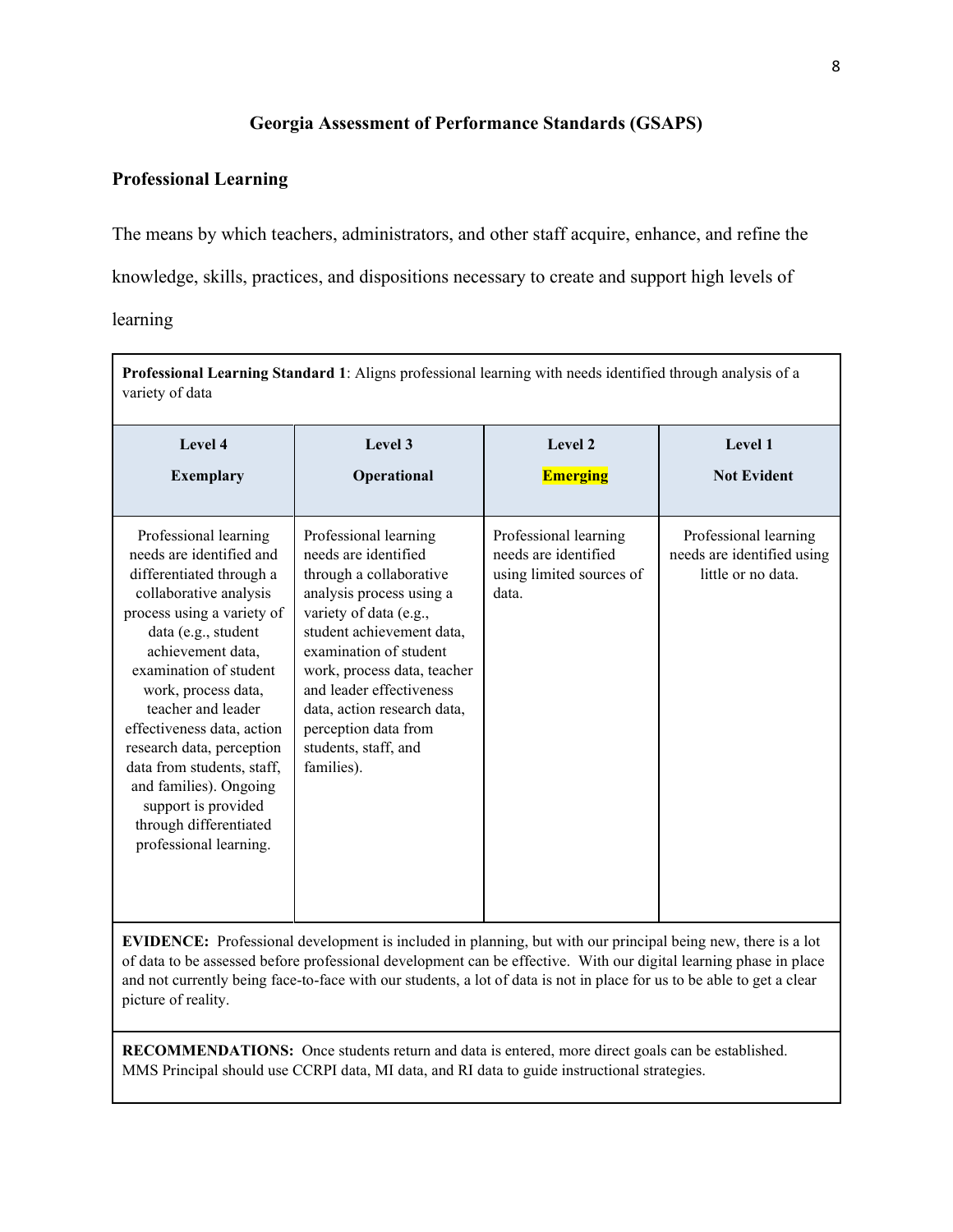**Professional Learning Standard 2:** Establishes a culture of collaboration among administrators and staff to enhance individual and collective performance

| Level 4<br><b>Exemplary</b>                                                                                                                                                                                                                                                                      | Level 3<br><b>Operational</b>                                                                                                                                                                        | Level 2<br>Emerging                                                                                                                                                                                     | Level 1<br><b>Not Evident</b>                                                                                                                                                                        |
|--------------------------------------------------------------------------------------------------------------------------------------------------------------------------------------------------------------------------------------------------------------------------------------------------|------------------------------------------------------------------------------------------------------------------------------------------------------------------------------------------------------|---------------------------------------------------------------------------------------------------------------------------------------------------------------------------------------------------------|------------------------------------------------------------------------------------------------------------------------------------------------------------------------------------------------------|
|                                                                                                                                                                                                                                                                                                  |                                                                                                                                                                                                      |                                                                                                                                                                                                         |                                                                                                                                                                                                      |
| Administrators and staff, as<br>a foundational practice,<br>consistently collaborate to<br>support leadership and<br>personal accountability and<br>to enhance individual and<br>collective performance<br>(e.g., construct knowledge,<br>acquire skills, refine<br>practice, provide feedback). | Administrators and staff<br>routinely collaborate to<br>improve individual and<br>collective performance<br>(e.g., construct<br>knowledge, acquire skills,<br>refine practice, provide<br>feedback). | Administrators and<br>staff routinely<br>collaborate to improve<br>individual and<br>collective performance<br>(e.g., construct<br>knowledge, acquire<br>skills, refine practice,<br>provide feedback). | Administrators and staff<br>routinely collaborate to<br>improve individual and<br>collective performance<br>(e.g., construct<br>knowledge, acquire skills,<br>refine practice, provide<br>feedback). |
| Teachers conduct action<br>research and assume<br>ownership of professional                                                                                                                                                                                                                      |                                                                                                                                                                                                      |                                                                                                                                                                                                         |                                                                                                                                                                                                      |
| learning processes.                                                                                                                                                                                                                                                                              |                                                                                                                                                                                                      |                                                                                                                                                                                                         |                                                                                                                                                                                                      |

**EVIDENCE:** ILT and OLT Committees meet routinely to discuss strategies and exchange information that is pertinent to our school culture. In the weeks since the beginning of the school year, numerous SEL professional development sessions have been scheduled. Also, several teachers have shared some strategies and tools that have worked for them in collaborative Zoom sessions. Pre-planning was two action packed weeks where we focused on learning many aspects of our new LMS (CTLS) and other resources that contributed to our success in our digital classroom.

**RECOMMENDATIONS:** Continued training on CTLS. It is a very complex system and is being updated continuously. We will need training and work sessions where we can compare notes with other teachers in our MCC's and CCC's. I like the idea of teachers within MMS teaching/sharing ideas and best practices with one another. I think this approach helps build community on campus. In the past, you would often not interact as much with other departments and grade levels worked separately. During this distance learning phase, we have been working together as a united school, and I believe there is power in this approach.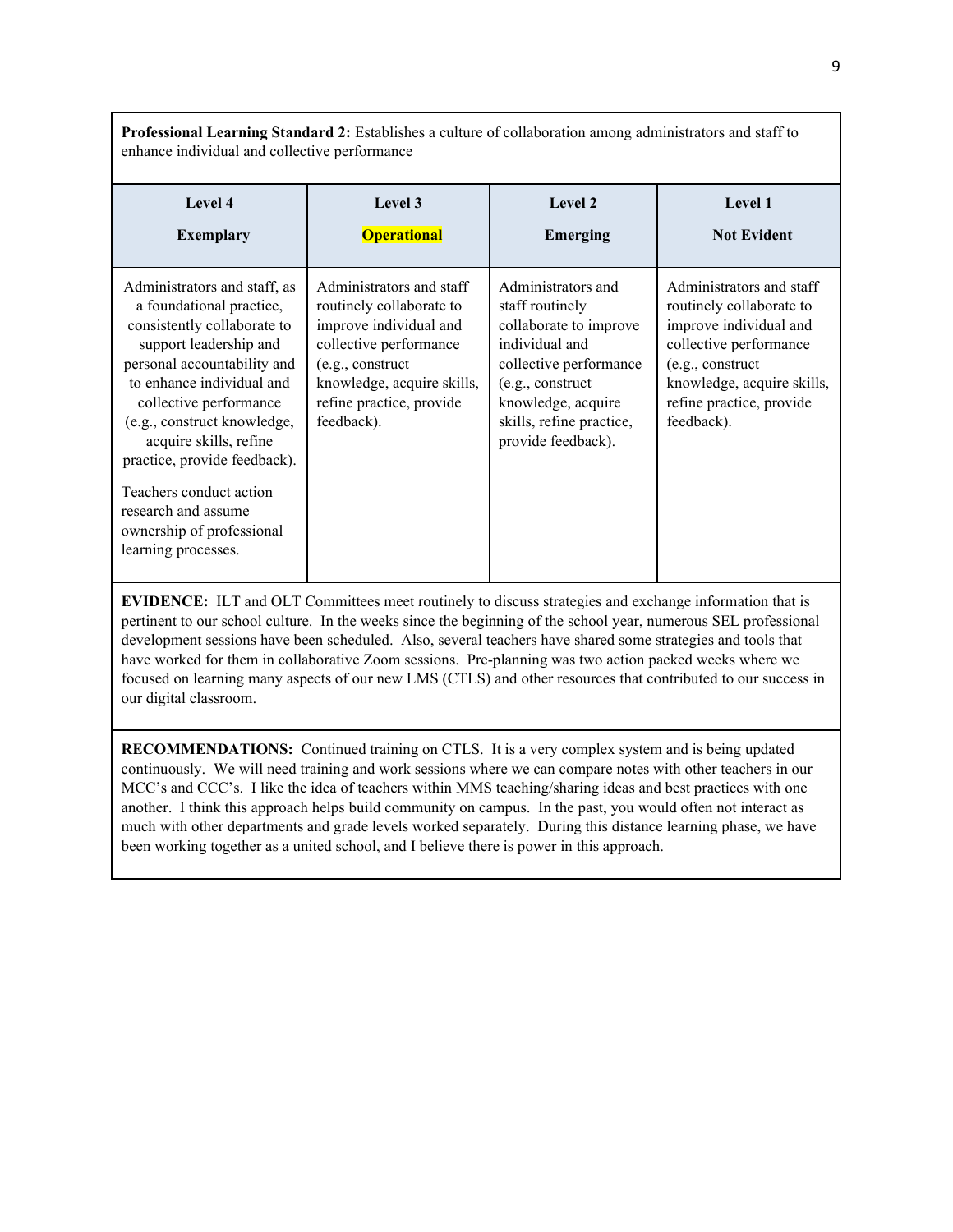| Professional Learning Standard 3: Defines expectations for implementing professional learning                                                                                                                                                                                                                                     |                                                                                                                                        |                                                                                                                                           |                                                                                                                                            |
|-----------------------------------------------------------------------------------------------------------------------------------------------------------------------------------------------------------------------------------------------------------------------------------------------------------------------------------|----------------------------------------------------------------------------------------------------------------------------------------|-------------------------------------------------------------------------------------------------------------------------------------------|--------------------------------------------------------------------------------------------------------------------------------------------|
| Level 4<br><b>Exemplary</b>                                                                                                                                                                                                                                                                                                       | Level 3<br>Operational                                                                                                                 | Level 2<br><b>Emerging</b>                                                                                                                | Level 1<br><b>Not Evident</b>                                                                                                              |
| Administrators, teacher<br>leaders, or both<br>consistently define<br>expectations for the<br>implementation of<br>professional learning,<br>including details<br>regarding the stages of<br>implementation and<br>how monitoring will<br>occur as implementation<br>progresses.                                                  | Administrators, teacher<br>leaders, or both<br>regularly define<br>expectations for the<br>implementation of<br>professional learning. | Administrators, teacher<br>leaders, or both<br>occasionally define<br>expectations for the<br>implementation of<br>professional learning. | Administrators, teacher<br>leaders, or both rarely, if ever,<br>define expectations for the<br>implementation of<br>professional learning. |
| <b>EVIDENCE:</b> In my interview, the Mr. Stanley stated that he obtains operational ideas about professional<br>development from the teachers themselves. I like this idea and have seen evidence of it in the "expert" sessions<br>where teachers are sharing some of their resources that they feel others would benefit from. |                                                                                                                                        |                                                                                                                                           |                                                                                                                                            |

**RECOMMENDATIONS:** I feel surveys need to be generated and sent out to the school. Right now, this information is being dispersed through the ILT and OLT committees, and I feel this could stifle ideas. Also, as school opens and the administration team can visit classrooms and have dialogue with teachers, I feel ideas will develop through this interaction. Mr. Stanley has a way of making teachers feel comfortable and supported. I think this personality trait will help pave the way to a more successful collaborative community.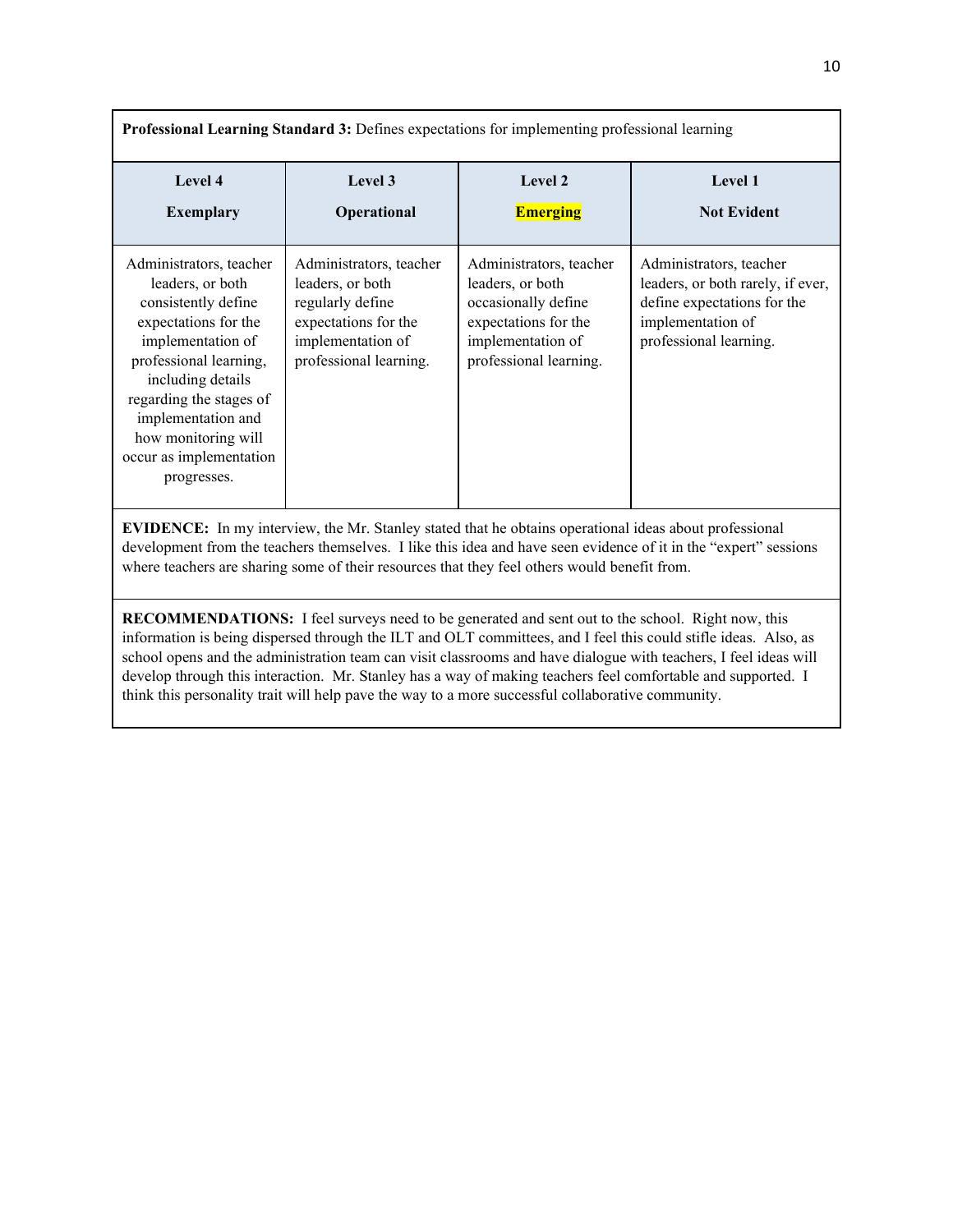**Professional Learning Standard 4:** Uses multiple professional learning designs to support the various learning needs of the staff

| Level 4<br><b>Exemplary</b>                                                                                                                                                                                                                                                                                                                                                                                                                                                                 | Level 3<br>Operational                                                                                                                                                                                                                                                                                                                                                                                                                                                            | Level 2<br>Emerging                                                                                                                                          | Level 1<br><b>Not Evident</b>                                                                                                                                |
|---------------------------------------------------------------------------------------------------------------------------------------------------------------------------------------------------------------------------------------------------------------------------------------------------------------------------------------------------------------------------------------------------------------------------------------------------------------------------------------------|-----------------------------------------------------------------------------------------------------------------------------------------------------------------------------------------------------------------------------------------------------------------------------------------------------------------------------------------------------------------------------------------------------------------------------------------------------------------------------------|--------------------------------------------------------------------------------------------------------------------------------------------------------------|--------------------------------------------------------------------------------------------------------------------------------------------------------------|
| Staff members actively<br>participate in job-<br>embedded professional<br>learning that engages<br>collaborative teams in a<br>variety of appropriate<br>learning designs (e.g.,<br>collaborative lesson study,<br>analysis of student work,<br>problem solving sessions,<br>curriculum development,<br>coursework, action<br>research, classroom<br>observations, online<br>networks). Professional<br>learning includes extensive<br>follow-up with descriptive<br>feedback and coaching. | Staff members actively<br>participate in professional<br>learning, most of which is<br>job-embedded, which<br>includes multiple designs<br>(e.g., collaborative lesson<br>study, analysis of student<br>work, problem-solving<br>sessions, curriculum<br>development,<br>coursework, action<br>research, classroom<br>observations, online<br>networks) to support their<br>various learning needs.<br>Professional learning<br>includes follow-up with<br>feedback and coaching. | Some staff members are<br>engaged in professional<br>learning that makes use<br>of more than one<br>learning design to<br>address their identified<br>needs. | Staff members receive<br>single, stand-alone<br>professional learning<br>events that are<br>informational and mostly<br>large-group presentation<br>designs. |

**EVIDENCE:** For the most part, all our professional learning currently is done via Zoom calls. MMS, as well as all other Cobb County Schools, are currently limited in their ability to meet as a professional development community. In the past, MMS had "cluster" meetings which are a little more personalized, but due to time constraints, most professional learning now takes place in larger group settings.

**RECOMMENDATIONS:** I believe that meeting a level three or four for this standard is not practical in our current situation. Most school finances and teacher schedules do not allow for that level of personalized learning. It would be great if districts gave teachers a budget for professional development. This would encourage them to be able to pursue a more personalized approach. Scheduling CCC meetings for professional learning, curriculum development and coaching during collaborative sessions as a district would be a benefit. In the past, there has been more of this evident.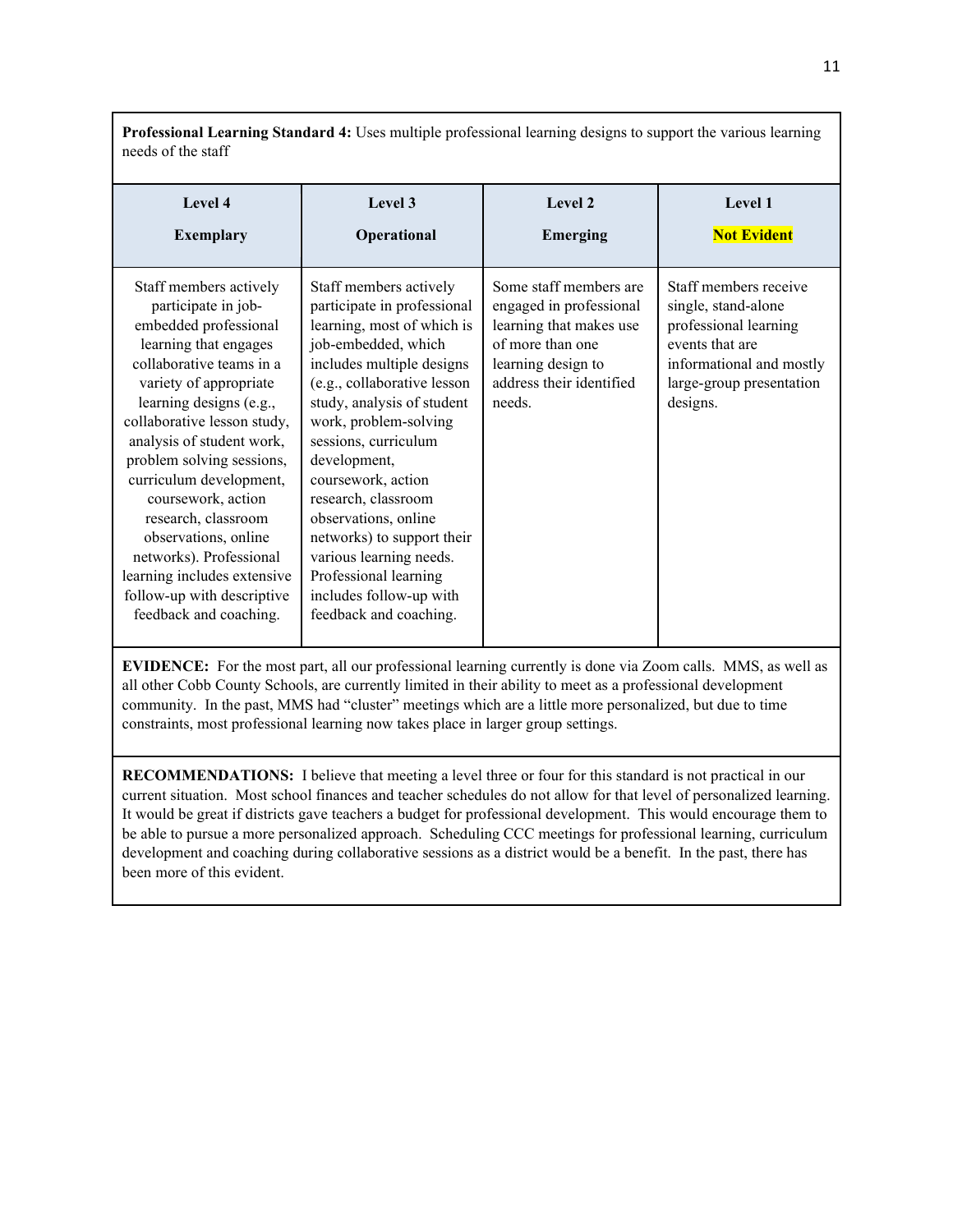professional learning **Level 4 Exemplary Level 3 Operational Level 2 Emerging Level 1 Not Evident** Extensive resources (e.g., substitute teachers, materials, handouts, tools, stipends, facilitators, technology) and systems (e.g., conducive schedules, adequate collaborative time, model classrooms) are allocated to support and sustain effective professional learning. Opportunities to practice skills, receive follow-up, feedback, and coaching are provided to support the effectiveness of professional learning. Adequate resources (e.g., substitute teachers, materials, handouts, tools, stipends, facilitators, technology) and systems (e.g., conducive schedules, adequate collaborative time, model classrooms) are in place to support and sustain professional learning. Some resources and systems are allocated to support and sustain professional learning. Few, if any, resources and systems are provided to support and sustain professional learning.

**Professional Learning Standard 5:** Allocates resources and establishes systems to support and sustain effective

**EVIDENCE:** MMS has many promising aspects to support professional learning; however, there are also aspects that could use more development. Funding is very tight, CCC has had much less professional development for our programs over the last few years, and not much time is scheduled for professional development. Much of our planning is packed with meetings to discuss data that is related to behavior and standardized testing, leaving little time to focus on things like individualized professional learning. MMS and all Cobb Schools have a TTIS, but they serve more as technical support as opposed to instructional or technology coaches.

**RECOMMENDATIONS:** I feel all Cobb County schools should have a technology or instructional coach on staff for every subject area, or at the least, in every school. There should be a professional development fund for teachers to utilize at least every 2-3 years. Any technology that is unique to a classroom or curriculum should be supported through training, and periodic collaboration sessions should be held with all CCC's. During these sessions, coaching and modeling should be administered.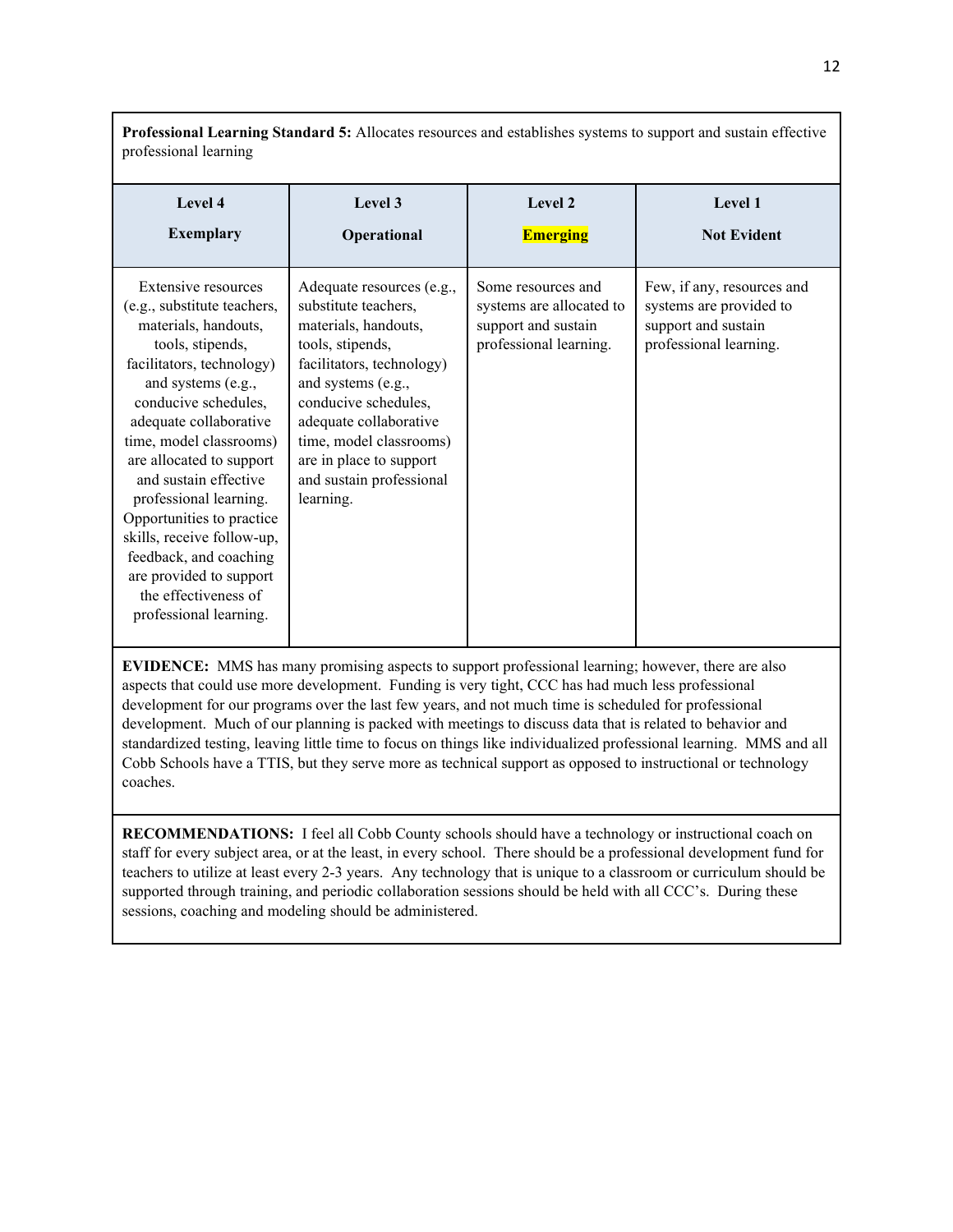**Professional Learning Standard 6:** Monitors and evaluates the impact of professional learning on staff practices and student learning

| Level 4<br><b>Exemplary</b>                                                                                                                                                                                                                                | Level 3<br>Operational                                                                                                              | Level 2<br><b>Emerging</b>                                                                                        | Level 1<br><b>Not Evident</b>                                                                                     |
|------------------------------------------------------------------------------------------------------------------------------------------------------------------------------------------------------------------------------------------------------------|-------------------------------------------------------------------------------------------------------------------------------------|-------------------------------------------------------------------------------------------------------------------|-------------------------------------------------------------------------------------------------------------------|
| Monitoring and evaluating<br>the impact of professional<br>learning on staff practices<br>and increases in student<br>learning occurs<br>extensively. Evaluation<br>results are used to identify<br>and implement processes<br>to extend student learning. | Monitoring and<br>evaluating the impact of<br>professional learning on<br>staff practices and student<br>learning occurs routinely. | Monitoring and<br>evaluating the impact<br>of professional learning<br>on staff practices<br>occurs sporadically. | Monitoring and evaluating<br>the impact of professional<br>learning on staff practices<br>occurs rarely, if ever. |

**EVIDENCE:** I am not aware of anything like this at MMS. MMS evaluations focus on data surrounding standardized testing and classroom observations as they relate to standards.

**RECOMMENDATIONS:** Perhaps an evaluation system that encompassed technology integration, like TPACK or something similar, should be put into place. If technology integration strategies and technology skills aren't evaluated, then I don't feel that administrators are going to focus on monitoring professional learning in this area. Another idea might be to have instructional coaches involved in the evaluation process, where dialogue and development are the focus of the evaluation. Then you would see data as it relates to professional development.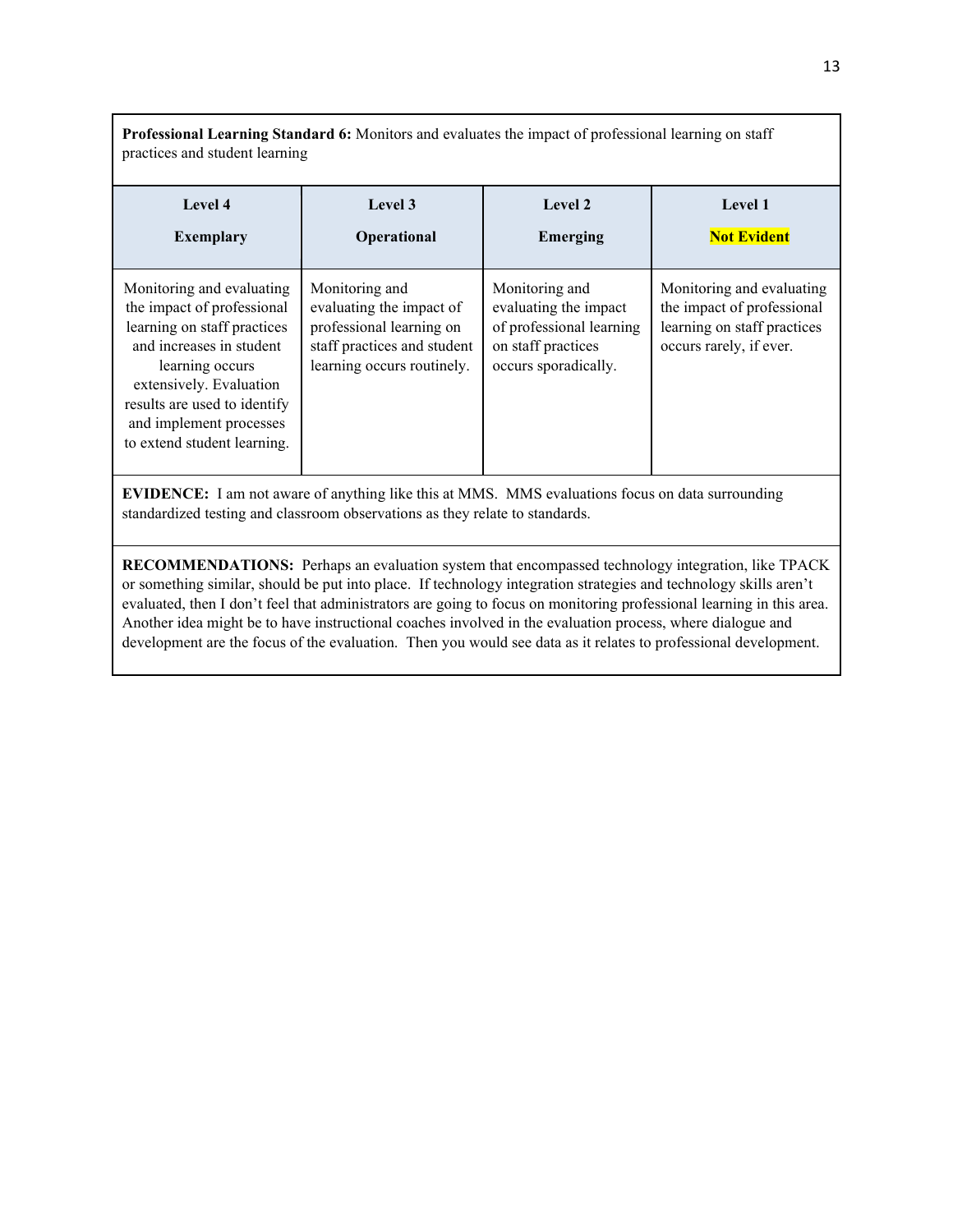**KSU ITEC Professional Learning Standard:** Professional learning reinforces educators' understanding and use of strategies for promoting equity and high expectations for all students, application of research-based teaching strategies and assessment processes, and involvement of families and other stakeholders in promoting student learning.

| Level 4                                                                                                                                                                                                                                                                                                                                                                                                                                                                                                                                                                                                                                                                                                                                                                                                                                                    | Level 3                                                                                                                                                                                                                                                                                                                                                                                                                                                                                                              | Level 2                                                                                                                                                                                                                                                                                                                       | Level 1                                                                                                                                                                                                                                                                                                             |
|------------------------------------------------------------------------------------------------------------------------------------------------------------------------------------------------------------------------------------------------------------------------------------------------------------------------------------------------------------------------------------------------------------------------------------------------------------------------------------------------------------------------------------------------------------------------------------------------------------------------------------------------------------------------------------------------------------------------------------------------------------------------------------------------------------------------------------------------------------|----------------------------------------------------------------------------------------------------------------------------------------------------------------------------------------------------------------------------------------------------------------------------------------------------------------------------------------------------------------------------------------------------------------------------------------------------------------------------------------------------------------------|-------------------------------------------------------------------------------------------------------------------------------------------------------------------------------------------------------------------------------------------------------------------------------------------------------------------------------|---------------------------------------------------------------------------------------------------------------------------------------------------------------------------------------------------------------------------------------------------------------------------------------------------------------------|
| <b>Exemplary</b>                                                                                                                                                                                                                                                                                                                                                                                                                                                                                                                                                                                                                                                                                                                                                                                                                                           | <b>Operational</b>                                                                                                                                                                                                                                                                                                                                                                                                                                                                                                   | <b>Emerging</b>                                                                                                                                                                                                                                                                                                               | <b>Not Evident</b>                                                                                                                                                                                                                                                                                                  |
| Classroom practices (e.g.,<br>considering interests,<br>backgrounds, strengths,<br>and preferences to provide<br>meaningful, relevant<br>lessons and assess student<br>progress, differentiating<br>instruction, and nurturing<br>student capacity for self-<br>management) of all<br>teachers reflect an<br>emotionally and physically<br>safe environment where<br>respect and appreciation<br>for a diverse population is<br>evident. There are high<br>achievement expectations<br>for all students and<br>teachers. The principal and<br>other leaders provide<br>professional learning for<br>teachers lacking<br>understanding of the<br>impact that attitudes<br>regarding race, disabilities,<br>background, culture, high<br>expectations, and social<br>class of both students and<br>teachers have on the<br>teaching and learning<br>process. | Classroom practices of<br>most teachers reflect<br>skill in communicating<br>high expectations for<br>each student and<br>adjusting classroom<br>activities to meet student<br>needs. Respect for<br>students' cultures and<br>life experiences is<br>evident through the<br>emotionally and<br>physically safe learning<br>environment where<br>students of diverse<br>backgrounds and<br>experiences are taught<br>the school code of<br>conduct (customs) to<br>help them be successful<br>in the school context. | Classroom practices of<br>some<br>teachers reflect evidence<br>of teachers' training in<br>understanding the<br>impact that attitudes<br>regarding race,<br>disabilities, background,<br>culture, high<br>expectations, and social<br>class of both students<br>and teachers have on the<br>teaching and learning<br>process. | Classroom practices reflect<br>little or no evidence of<br>teachers' training in<br>understanding the impact<br>that attitudes regarding<br>race, disabilities,<br>background, culture, high<br>expectations, and social<br>class of both students and<br>teachers have on the<br>teaching and learning<br>process. |

**EVIDENCE:** MMS promotes a positive school culture. Initiatives over the past few years have been PBIS, reinforcing our DARE matrix, and SEL. All of these focus on nurturing social and emotional learning, as well as promoting respect and setting expectations of our students and teachers alike. By setting clear expectations and rewarding good behavior, MMS tries to change the paradigm related to student behavior. Different cultural backgrounds are respected, and MMS is very student-focused in its goals.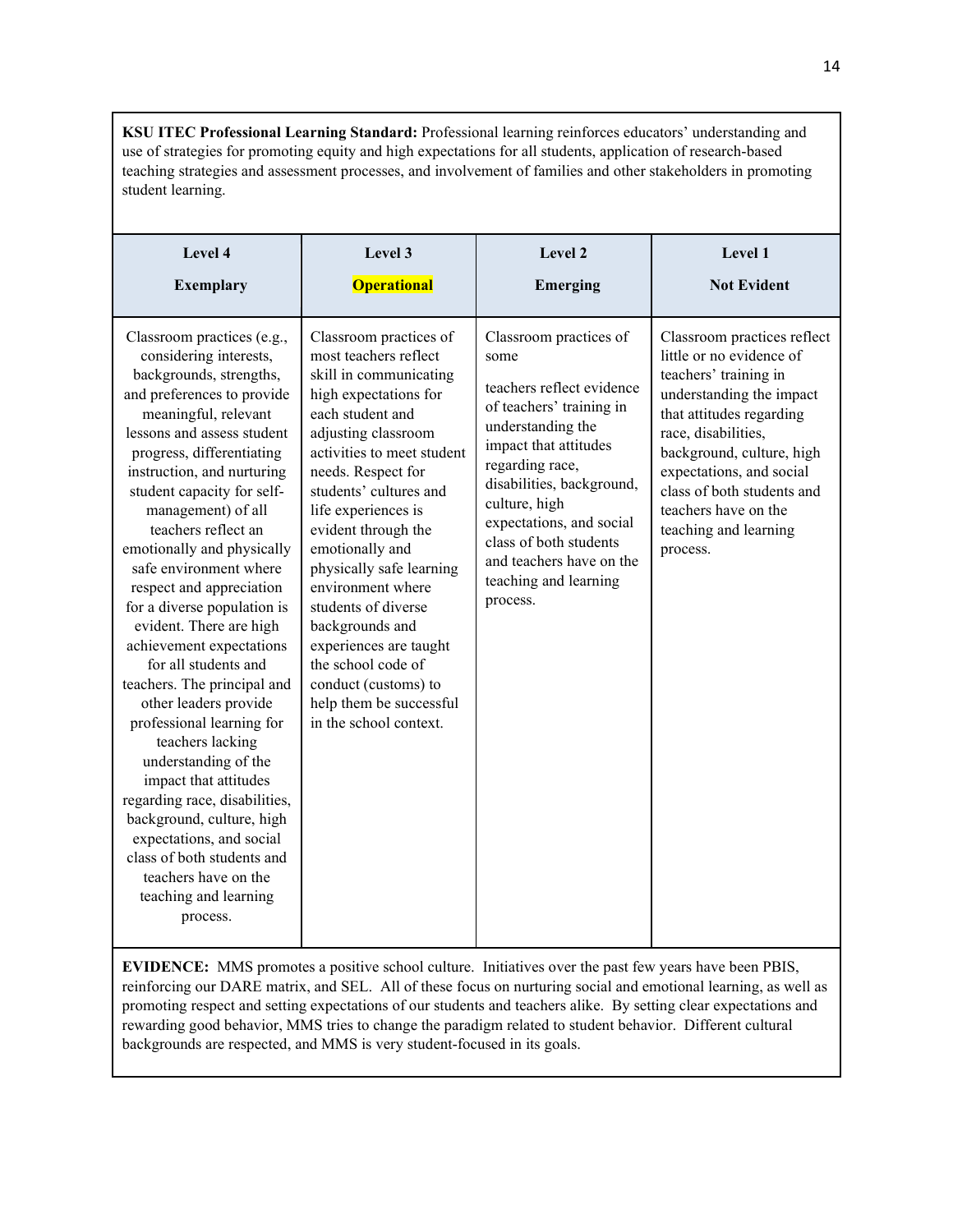**RECOMMENDATIONS:** I would recommend that more professional training in culturally responsive education, as well as differentiation integration strategies, would be helpful to all teachers and administration. Assistive technology training and training for students with disabilities would help promote a more positive and inclusive school culture as well.